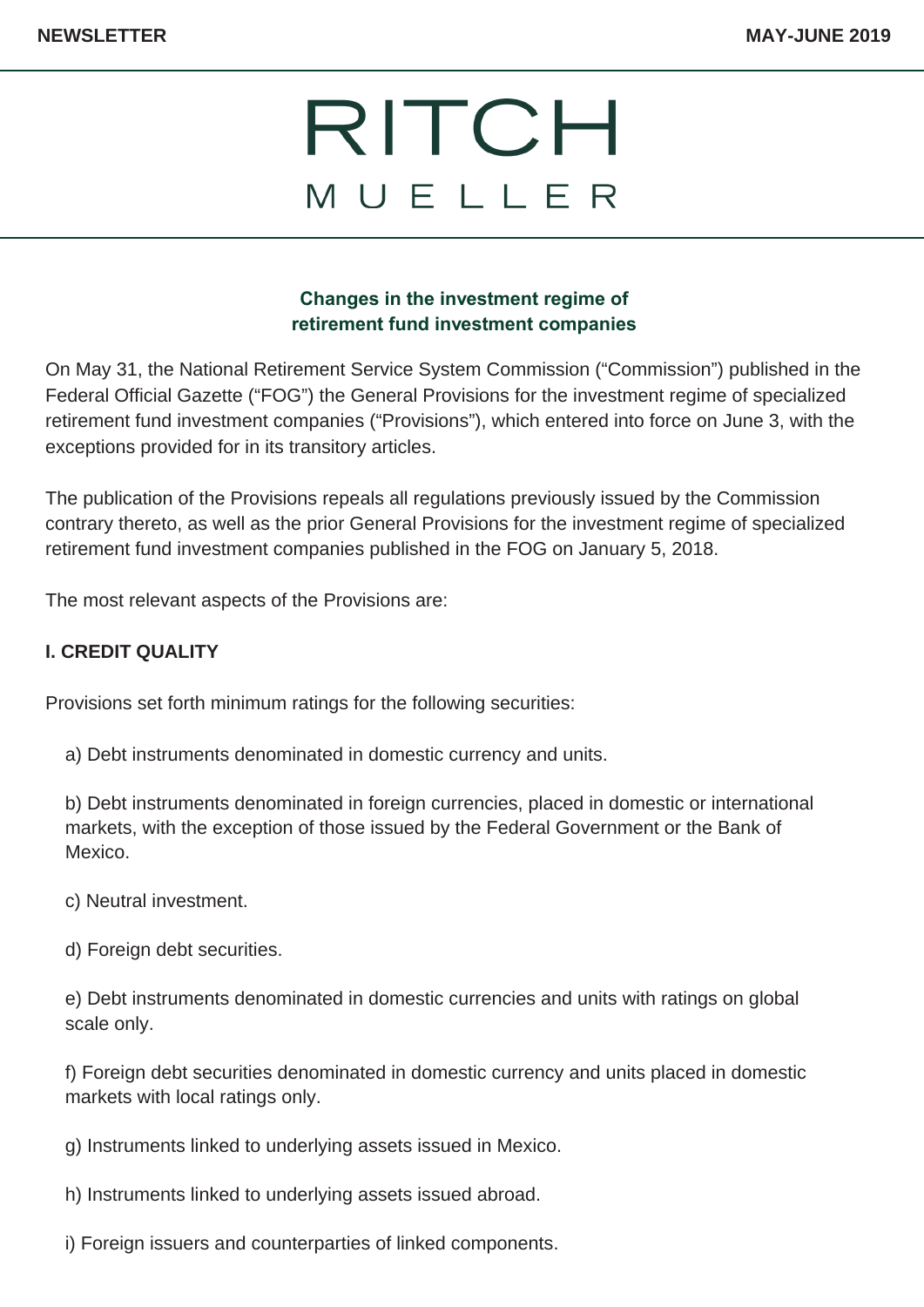j) Domestic issuers and counterparties of components of instruments linked to underlying assets.

k) Counterparties of demand bank deposits.

l) Domestic and foreign counterparties with whom specialized retirement fund investment companies ("Companies") carry out repurchase agreements (repo), securities or derivatives lending transactions or in which they make deposits.

In case ratings change or a credit rating agency not included in the Provisions is authorized, the Risk Analysis Committee shall analyze the new ratings and determine the necessary modifications.

#### **II. INVESTMENT VEHICLES**

Criteria for authorizing investment vehicles, stock indexes, real estate indexes and debt indexes of eligible countries will be defined by the Risk Analysis Committee.

#### **III. INVESTMENT FRAMEWORK**

The investment regime shall be determined by the Investment Committee of each Company, and shall be disclosed in the prospectus, with the limitations and under the parameters established by the Financial Risk Committee.

Similarly, the Investment Committee should define an investment trajectory for each trimester, consistent with the age of workers and the long-term investment strategy previously defined.

Failure to comply with the investment framework on grounds attributable to Companies or their agents resulting in the undermining or loss of their total assets, managed assets or investment assets shall be compensated by the fund administrator from their special reserve and, if insufficient, from its share capital. Provisions set forth the procedure for such compensation, as well as cases in which non-compliance may not be considered imputable to the Company or its agents.

### **IV. INVESTMENT FRAMEWORK FOR BASIC INVESTMENT COMPANIES**

Pension fund managers must invest resources in the pertaining Company according to the date of birth of workers and pensioners (target date funds by quinquennial age groups) in accordance with the conditions laid down in the annexes of the Provisions.

Three types of Companies are established:

- 1. Basic investment companies
- 2. Initial basic investment company
- 3. Basic pension investment company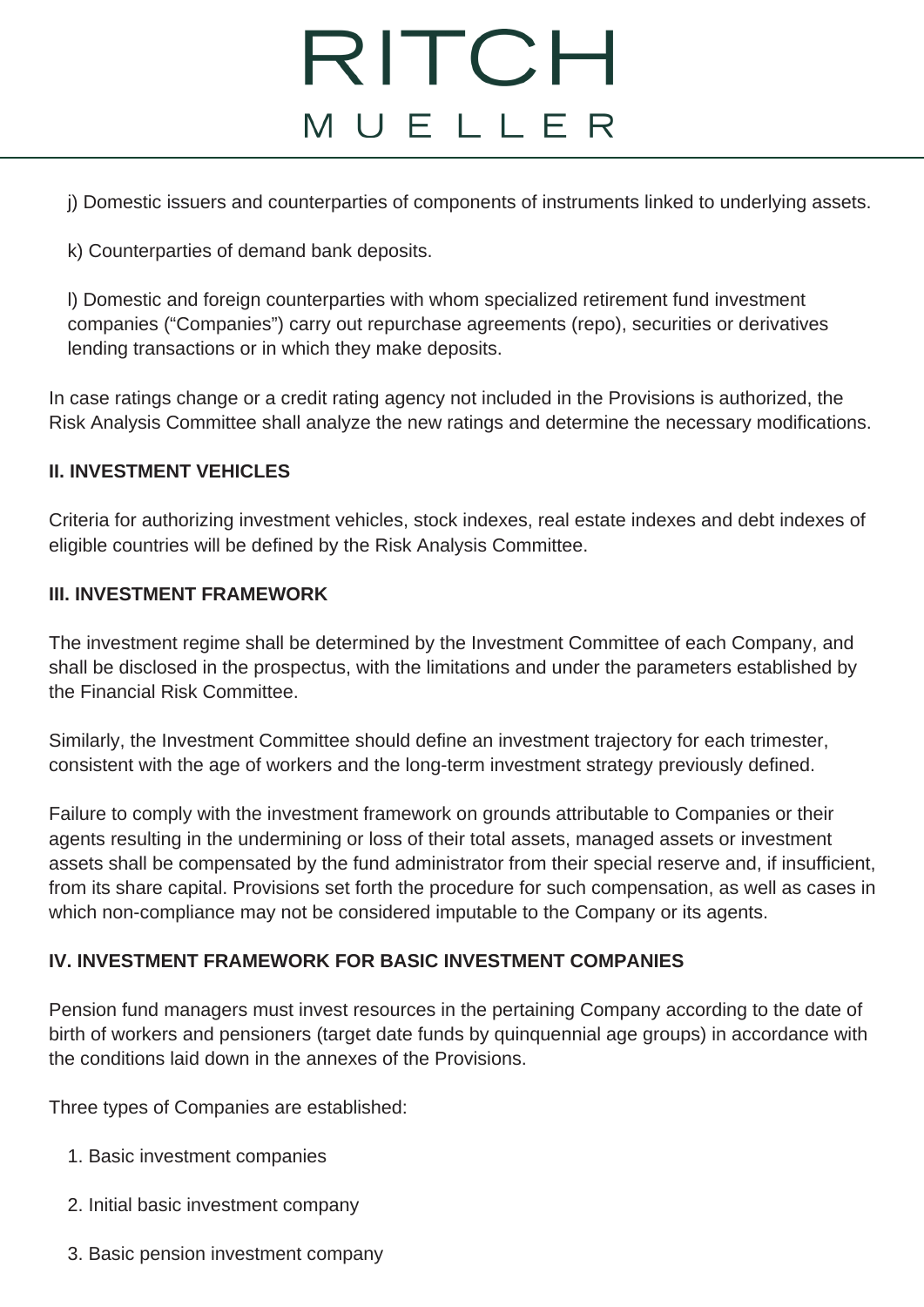In addition, workers may request the transfer of their resources to a Company other than that corresponding to their age.

### **• Instruments and operations allowed and prohibited**

Basic pension investment companies shall maintain at least 51% of their total assets in debt instruments or foreign debt securities denominated in units or domestic currency, whose interest rate ensures returns equal to or greater than the unit variation or the consumer price index.

Under the conditions and restrictions set out in the Provisions, Basic Investment Companies may invest in the following:

- 1. Up to 100% of their total assets in:
	- a) Debt instruments issued or secured by the Federal Government or the Bank of Mexico.
	- b) Debt instruments rated in accordance with the Provisions.
- 2. Demand bank deposits.
- 3. Authorized transactions to guarantee derivatives.
- 4. Up to 20% of their total assets in foreign securities and development fiduciary certificates for projects outside the national territory.
- 5. Equity components.
- 6. Real estate investment trusts (REITs) and real estate investment vehicles.
- 7. Structured instruments.
- 8. Goods.
- 9. Foreign debt securities.

Basic Investment Companies may acquire assets directly or through vehicles, derivatives or agents. They may also invest a part of their total assets in securitized instruments and underlying structures. In the latter case, the Basic Pension Investment Companies may not invest in such assets when they are linked to goods.

Basic Investment Companies are not allowed to:

1. Acquire assets issued, accepted or secured by financial institutions or brokerages subject to intervention.

2. Acquire debt instruments, foreign debt securities, REITs or investment vehicles issued, accepted or secured by financial entities or brokerages with which they have equity ties.

3. Acquire debt instruments and subordinated foreign debt securities, with the exceptions set forth in the Provisions.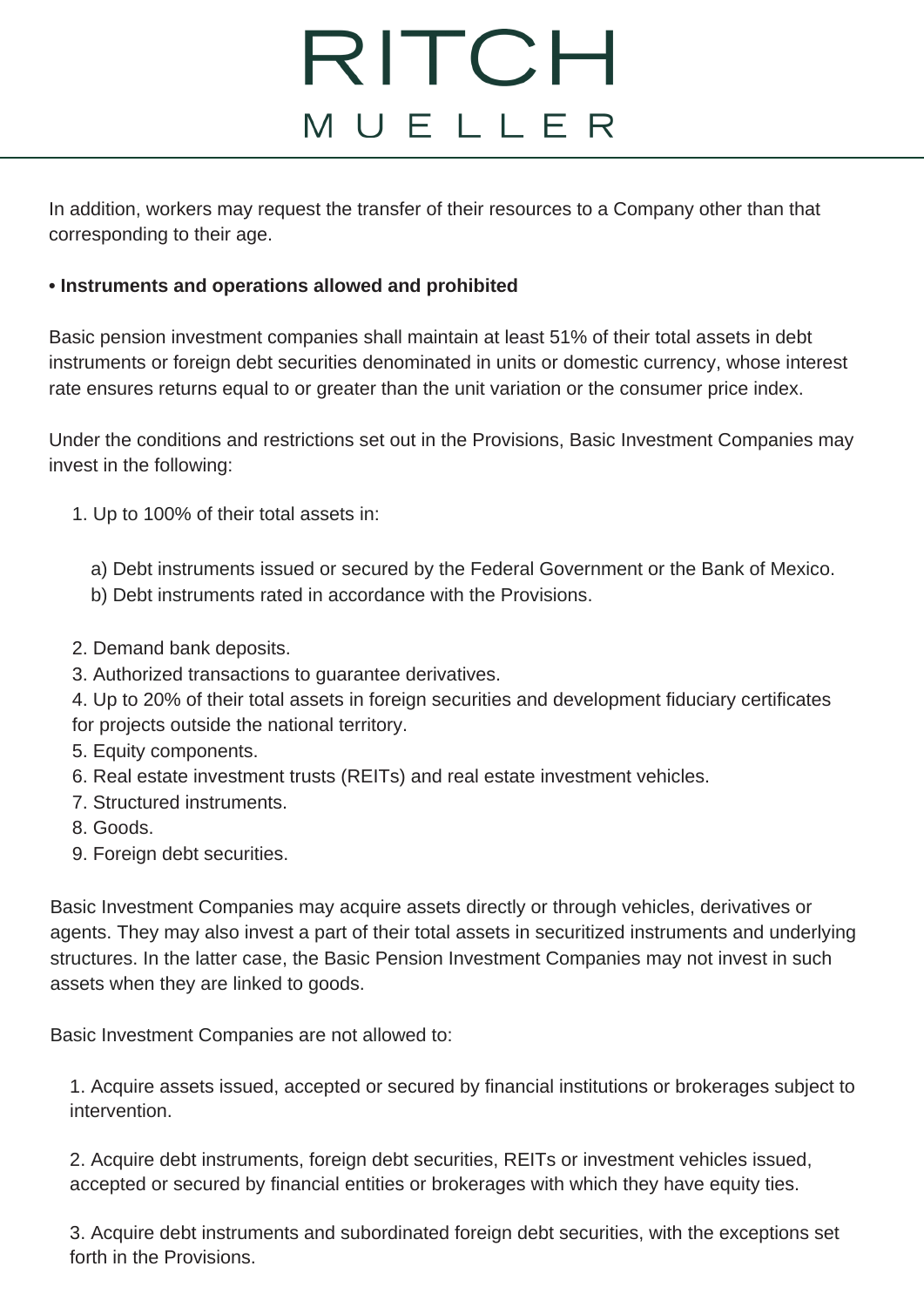4. Acquire debt instruments and foreign debt securities convertible into shares, with the exceptions set forth in the Provisions.

5. Acquire foreign instruments and securities that give their holders rights or returns linked to individual shares, sets of shares or variations in the price of unauthorized goods, assets or instruments.

6. Carry out bank deposits and repurchase agreements, lending of securities and derivatives with financial institutions or brokerages with which they have equity ties.

7. Acquire foreign equities different from equity components.

8. Acquire REITs, real estate investment vehicles or securitized instruments in which real estate, assets in rem or rights over trusts have been provided by entities with which they have equity ties.

Regarding risk parameters, Basic Investment Companies must maintain the maximum limits set forth in the Provisions for the following:

- 1. Errors in monitoring
- 2. Value at risk
- 3. Differential of the conditional value at risk (CVaR).

Provisions also define the diversification criteria, their maximum limits and percentages, the procedure for their calculation, ratings and compliance requirements.

## **V. MERGER OR PORTFOLIO TRANSFER**

For a period of 360 calendar days after the merger takes effect, the merging or transferee Company may exceed the maximum limits of risk parameters, provided that the excess is a direct result of the merger or transfer.

During this time, Companies may not acquire more debt instruments, foreign debt securities, instruments linked to underlying assets, REITs or structured instruments of the issue in excess.

### **VI. TRANSITORY PROVISIONS**

Transitory provisions lay down the changes that fund managers must comply with in regard to the name and purpose of Companies, as well as the procedure for transferring resources to the Basic Investment Companies according to the date of birth of the workers, which shall be carried out on Friday, December 13, 2019.